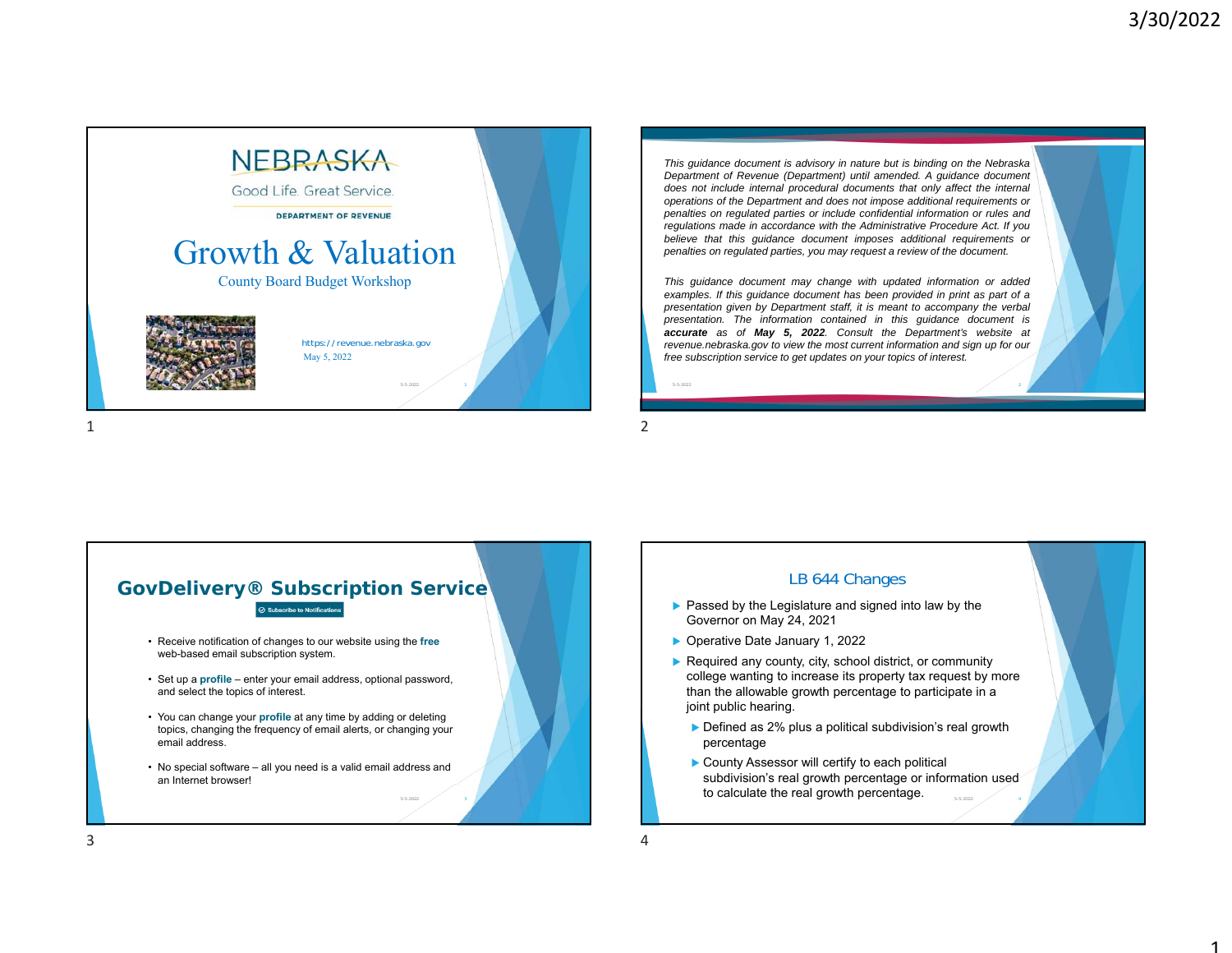



- Also includes any local and centrally assessed personal property valuation increases over last year's valuation for the political subdivision
- ▶ This growth is provided to most political subdivisions on the Certification Taxable Value report provided by the county assessor on or before August 20th,
	- **Exceptions-** Value Attributed to Growth is not required when certifying values to Sanitary Improvement Districts in existence for 5 years or less, school districts, or community colleges.

2 / 7

# Examples of Valuation Attributed to Growth▶ New garage on a residential parcel ▶ New outbuilding on the farm

- ▶ New sunroom added to a home
- ▶ New annexation area to the city. This could affect the city/villages, fire district, or township.

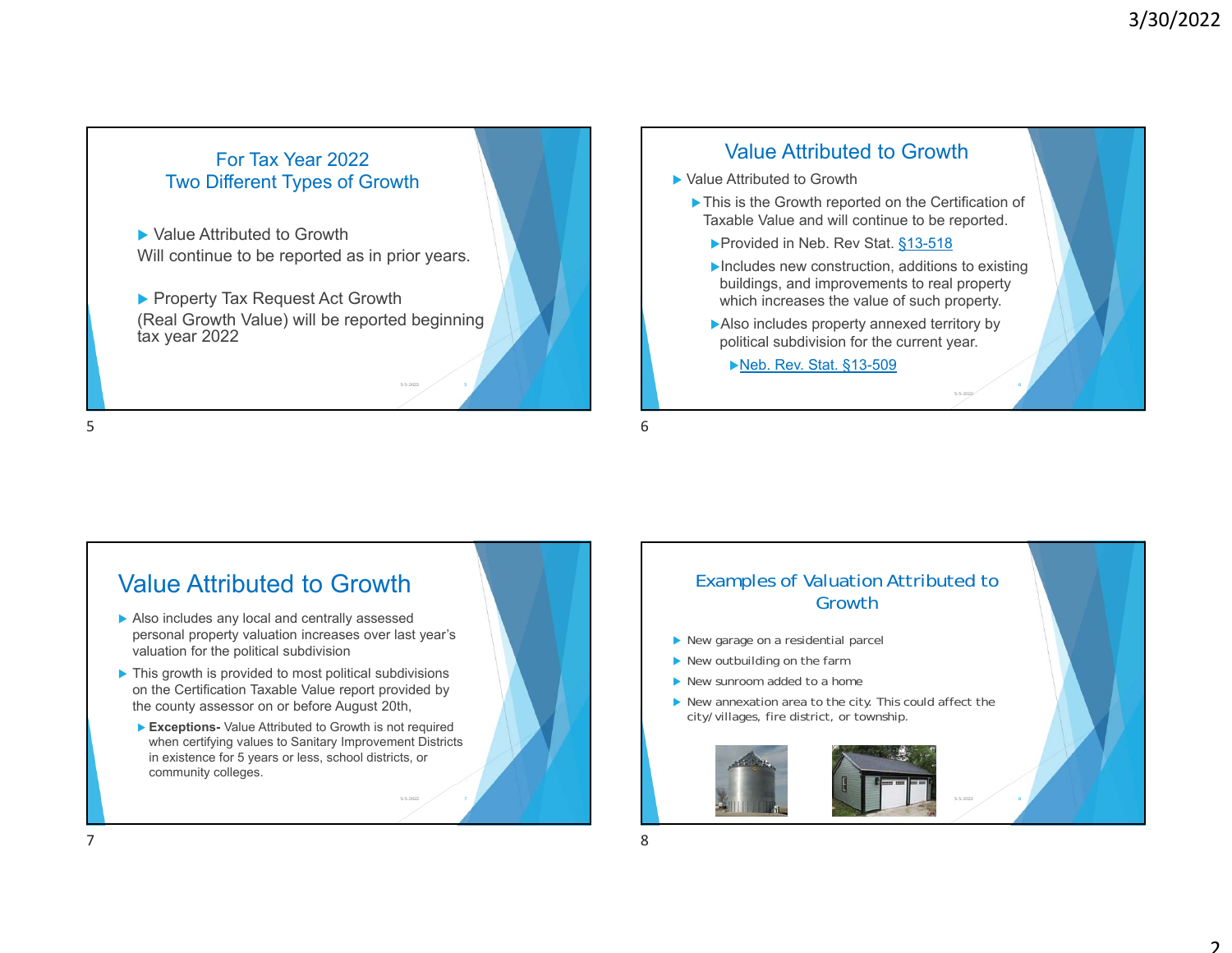# Value Attributed to Growth

- ▶ What Value Attributed to Growth does **NOT** include
	- ▶ Changes in value of a class or subclass of real property
	- ▶ Changes due to revaluation of existing properties
	- ▶ Changes in value due to use
		- Example: dry agland changed to irrigated agland
	- ▶ Property changes due to exempt status to taxable status

9

- ▶ Redevelopment project excess value that is part of an active TIF project
- ▶ Excess value for TIF project that has ended due to payment of indebtedness

9

# Valuation Attributed to GrowthAny new construction in a TIF project area would **NOT** be considered growth because the excess value in the project cannot be used when a political subdivision is calculating the levy for that tax year 2  $\sim$  10

 $9 \hspace{2.5cm} 10$ 

### Valuation Attributed to Growth Additional InformationReal Property Valuation Attributed to Growth is reported

on the Real Property Abstract and is part of the calculation when reporting this growth on the Certification of Taxable Value to the political subdivisions in August.

Any increase value in the locally assessed and centrally assessed personal property when compared to the prior year's personal property is also part of this growth reported to the political subdivisions.

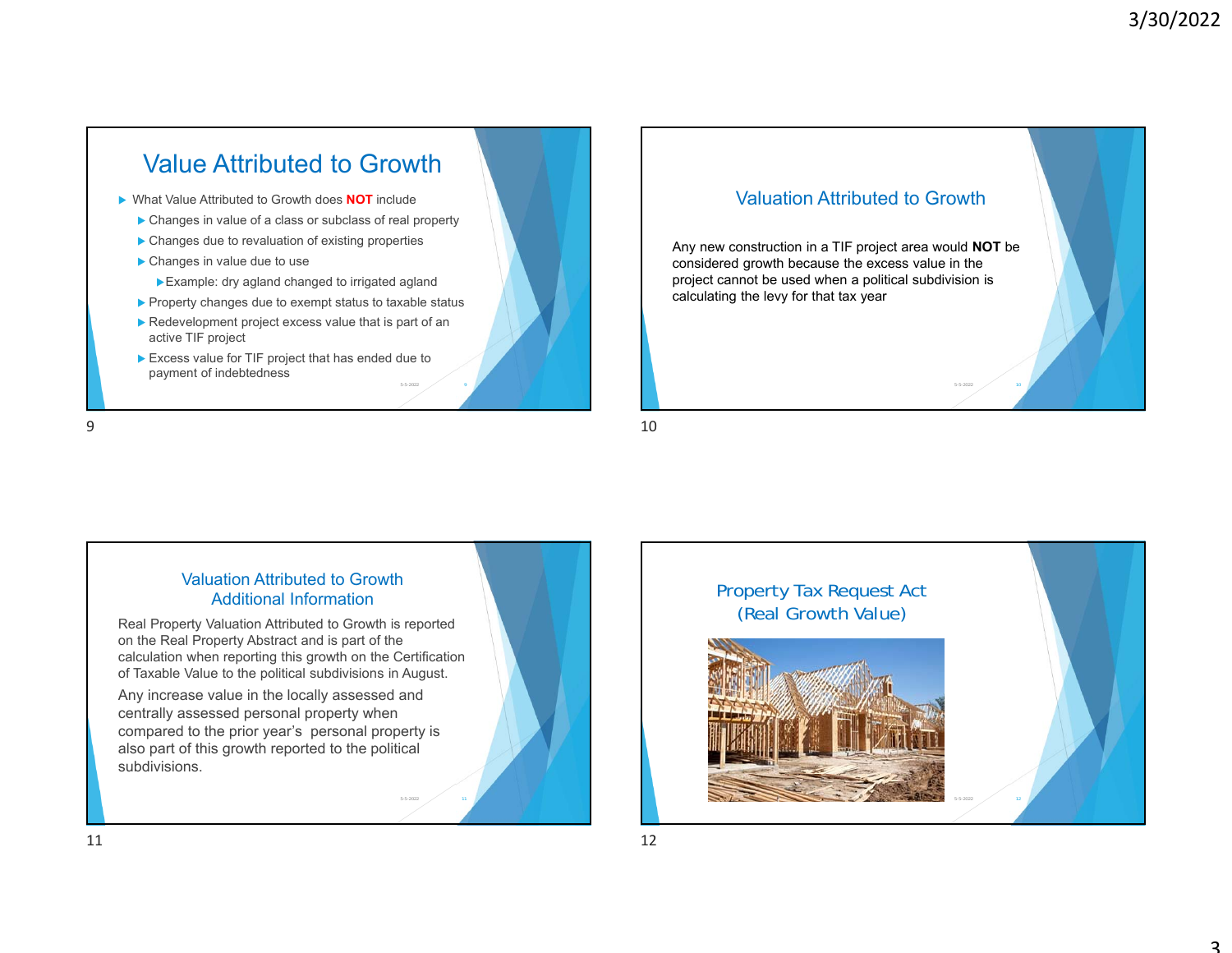

 $\blacktriangleright$ Property Tax Request Act growth is used for the purpose of determining whether a public hearing. will be needed when approving the next fiscal year's budget 2  $\hspace{.15cm}$  13





 $\frac{14}{14}$ 

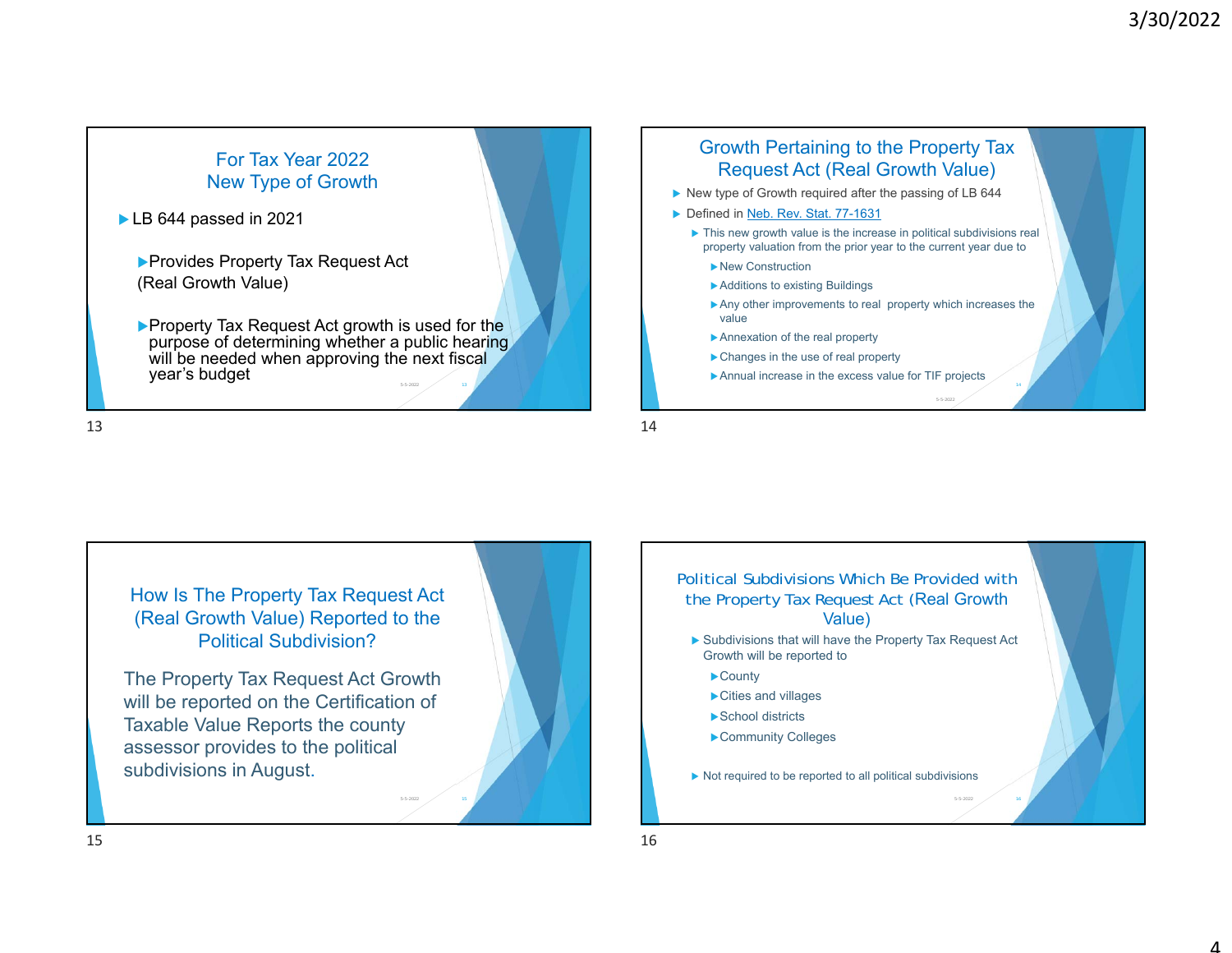





19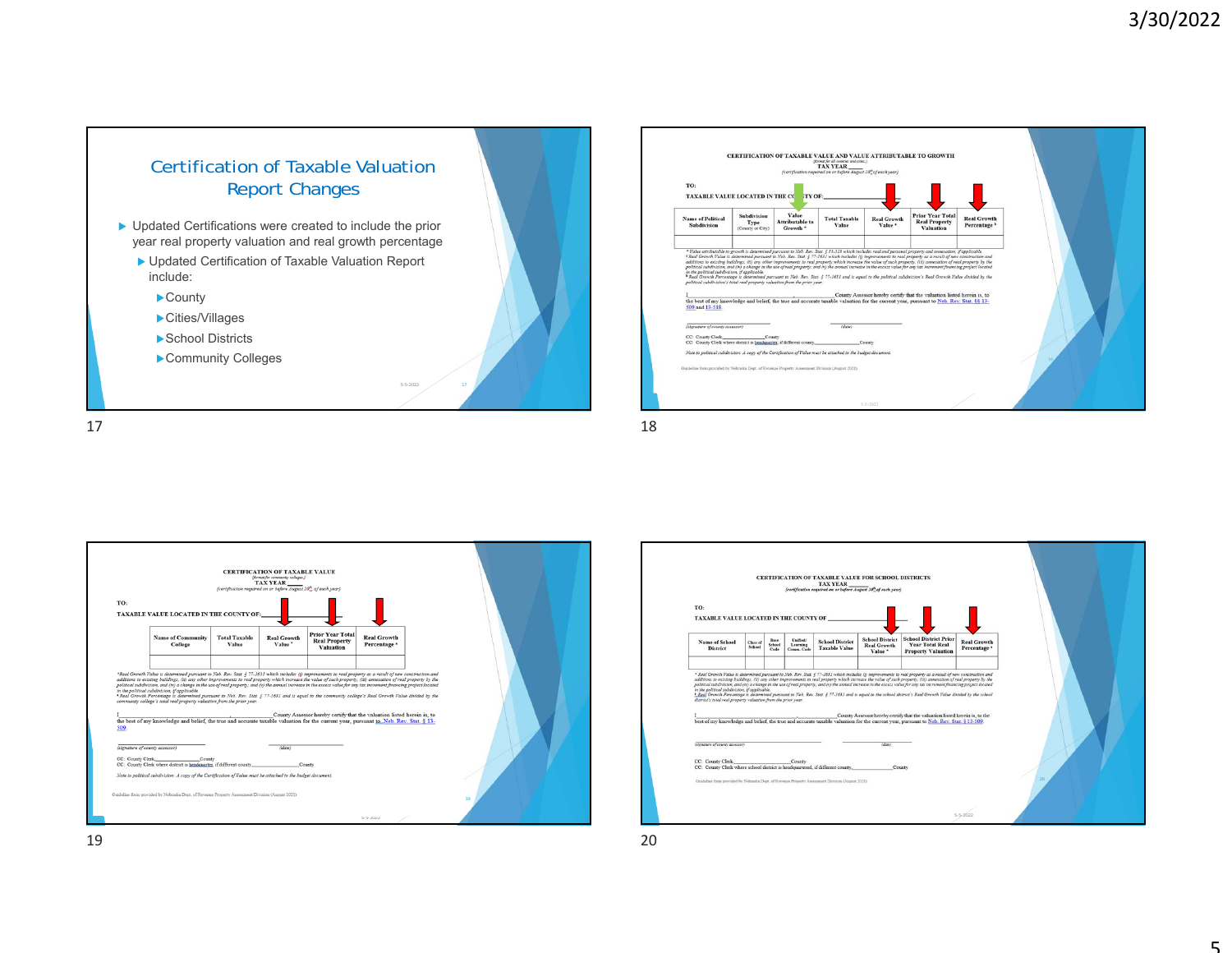#### Use of the Property Tax Request Act (Real Growth Value)

The Real Growth Value is used when calculating the Real Growth percentage needed when determining the next fiscal years tax needs. The allowable growth percentage is a percentage equal to the sum of a 2% increase over the prior years tax asking, plus the political subdivision's real growth percentage. The real growth percentage is the percentage obtained by dividing the political subdivision's real growth value by the political subdivision's total real property valuation from the prior year. Neb Rev. Stat 77-1631

# Political Subdivisions in More Than One County-Real Growth Percentage

For political subdivisions in more than one county, using each county's Certification of Taxable Value Report, the political subdivision will:

 Add **Prior Year** Total Real Property Valuation for each county

22

2  $\sim$  24

▶ Add Real Growth Value for each county

21 $1 \hspace{2.5cm}$ 



2  $\hspace{0.1cm}$  21

#### Allowable Growth Percentage

If any county, city, school district, or community college seeks to increase its property tax request by more than the allowable growth percentage, the subdivision will participate in a joint public hearing with any other subdivision(s) also seeking to increase their property tax request by the allowable growth percentage.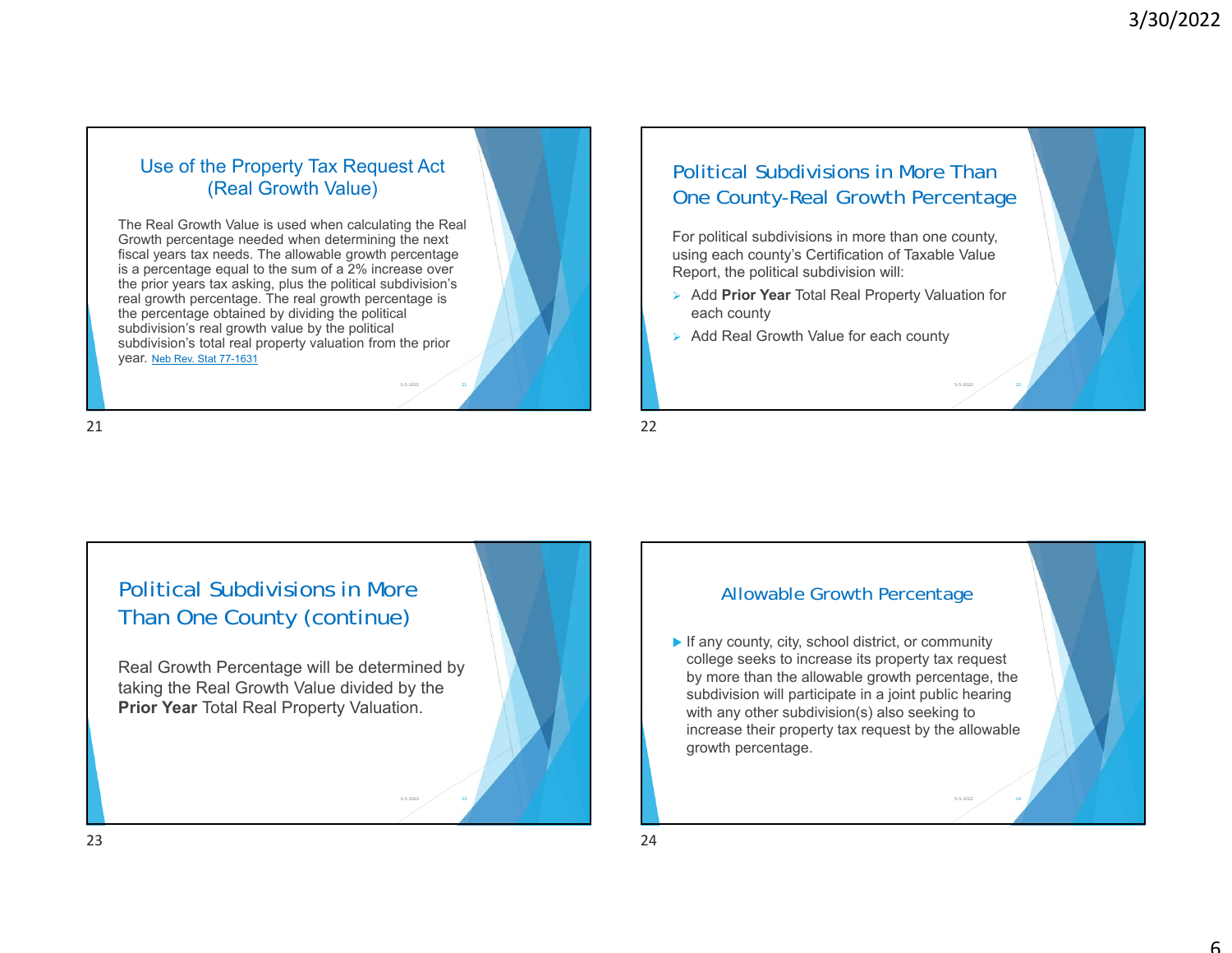

#### Notice of Joint Public Hearing Continue

- **Property owner's name and address of the property**
- $\blacktriangleright$  Property's assessed value in the previous tax year
- ▶ Previous year's property taxes due for each participating political subdivision
- **Property's assessed value for the current year**
- Amount of property taxes due for current year for each participating political subdivision
- ▶ Change in the amount of property taxes for each participating political subdivision
- ▶ Contain statement: To obtain more information regarding the tax increase, citizens may contact the political subdivision at the telephone number provide in this notice.5-5-2022

25